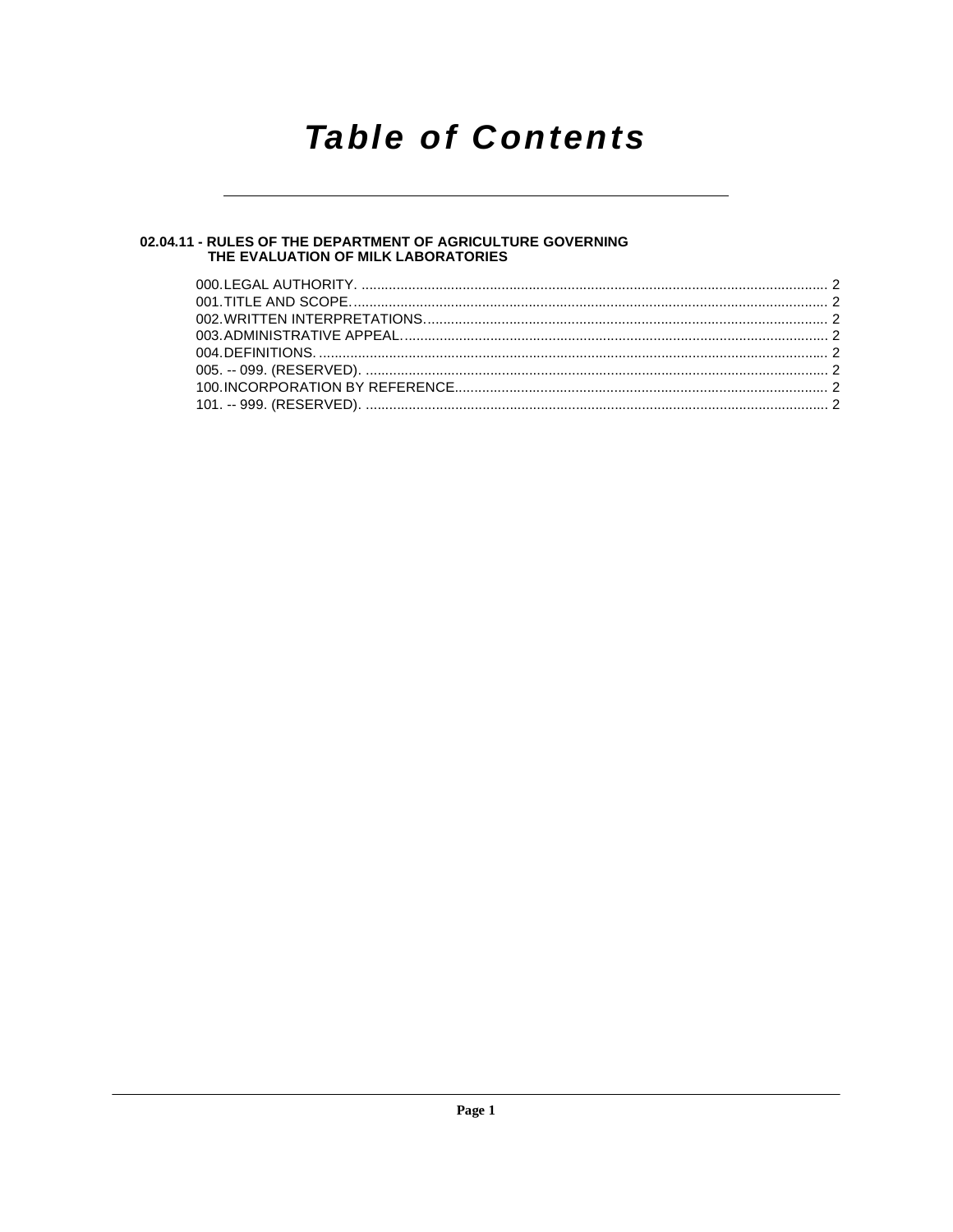#### **IDAPA 02 TITLE 04 Chapter 11**

## **02.04.11 - RULES OF THE DEPARTMENT OF AGRICULTURE GOVERNING THE EVALUATION OF MILK LABORATORIES**

## <span id="page-1-1"></span><span id="page-1-0"></span>**000. LEGAL AUTHORITY.**

This chapter is adopted under the legal authority of Title 37, Chapter 4, Idaho Code. (4-8-94)

## <span id="page-1-2"></span>**001. TITLE AND SCOPE.**

The title of this chapter is "Rules of the Department of Agriculture Governing the Evaluation of Milk Laboratories". This chapter has the following scope: These rules shall govern procedures for the evaluation of milk laboratories and samples surveillance programs as required to meet the standards of the Pasteurized Milk Ordinance. The official citation of this chapter is IDAPA 02.04.11.000 et. seq. For example, this section's citation is IDAPA 02.04.11.001. (4-8-94)

<span id="page-1-3"></span>

| 002. | <b>WRITTEN INTERPRETATIONS.</b>                      |            |
|------|------------------------------------------------------|------------|
|      | There are no written interpretations of these rules. | $(4-8-94)$ |

## <span id="page-1-4"></span>**003. ADMINISTRATIVE APPEAL.** There is no provision for administrative appeals before the Department of Agriculture under this chapter. (4-8-94)

## <span id="page-1-9"></span><span id="page-1-5"></span>**004. DEFINITIONS.**

There are no written definitions for these rules. (4-8-94)

## <span id="page-1-6"></span>**005. -- 099. (RESERVED).**

## <span id="page-1-10"></span><span id="page-1-7"></span>**100. INCORPORATION BY REFERENCE.**

<span id="page-1-12"></span>**01. Title Of Documents**. The Idaho Department of Agriculture incorporates by reference and adopts as its own, the "Evaluation of Milk Laboratories," 1985 Revision as amended, U.S. Department of Health and Human Services, Public Health Service/Food and Drug Administration.

<span id="page-1-11"></span>**02. Location Of Documents**. Copies of this publication are available from the Milk Safety Branch, Food and Drug Administration, Public Health Service, US Department of Health and Human Services, 200 'C' St., S.W., Washington, D.C. 20204 and through the Department of Administration, Office of the Rules Coordinator, located at 650 West State Street. Boise, Idaho 83720. (4-8-94) located at 650 West State Street, Boise, Idaho 83720.

## <span id="page-1-8"></span>**101. -- 999. (RESERVED).**